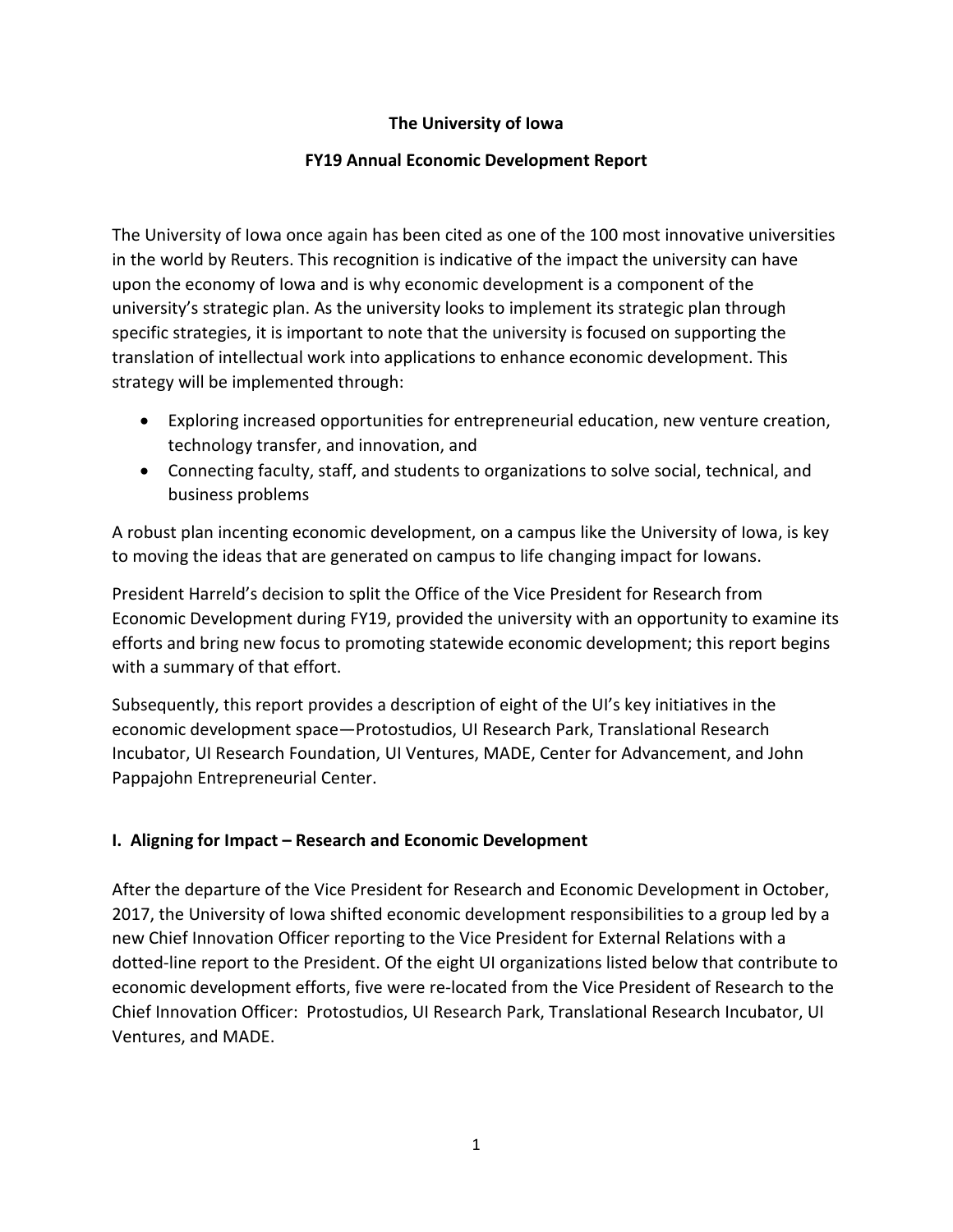The selection of a new Vice President for Research (who began working at the UI in June 2019) brings new leadership to the UI's diversified research enterprise that provides much of the innovation on which the economic development activities draws. The two groups will work in close alignment to foster innovation and entrepreneurship across campus.

In FY19, the "Innovation Group" focused its efforts around several broad themes, including:

*Focus on MedTech and EdTech.* The University supports a broad array of research and development efforts and possesses expertise across a wide range of disciplines, but external reviews commissioned by the State of Iowa have identified highly concentrated capabilities in the medical technology and education technology sectors. At the University, efforts are focused on exposing faculty, staff and students to the system of support which exists within the university and in the surrounding community to assist them in transitioning their research or other ideas towards commercialization.

*Mobilizing an External Network.* Drawing on the broad network of contacts of the Chief Innovation Officer in the medical device industry and the venture capital community, the "Innovation Group" is exposing UI start-ups and entrepreneurially minded faculty, staff and students to skills and connections heretofore unavailable on the Iowa campus. These individuals are able to assess start-ups and offer them specific assistance while also helping to shape the overall effort.

*A New Home for Innovation @ Iowa -- Innovation Studio.* The university's new Innovation Studio (planned to be housed in the former Art Building on campus) is in the planning and design stage. Upon completion, it will house efforts to nurture faculty, staff and student efforts to launch companies and experience the entrepreneurial process. It is important to note that innovation programing is largely space agnostic, and is ongoing or developing independent of specific space on campus.

# **II. University of Iowa Economic Development Infrastructure**



**CATALYZING DISCOVERY AND INNOVATION** 

The UI Research Foundation (UIRF) assists UI faculty researchers in the transfer of technology from the laboratory to the marketplace. The office manages a wide variety of intellectual properties arising from research programs throughout the university, and it is the resource for faculty and staff researchers in the areas of patent prosecution, innovation marketing, and licensing.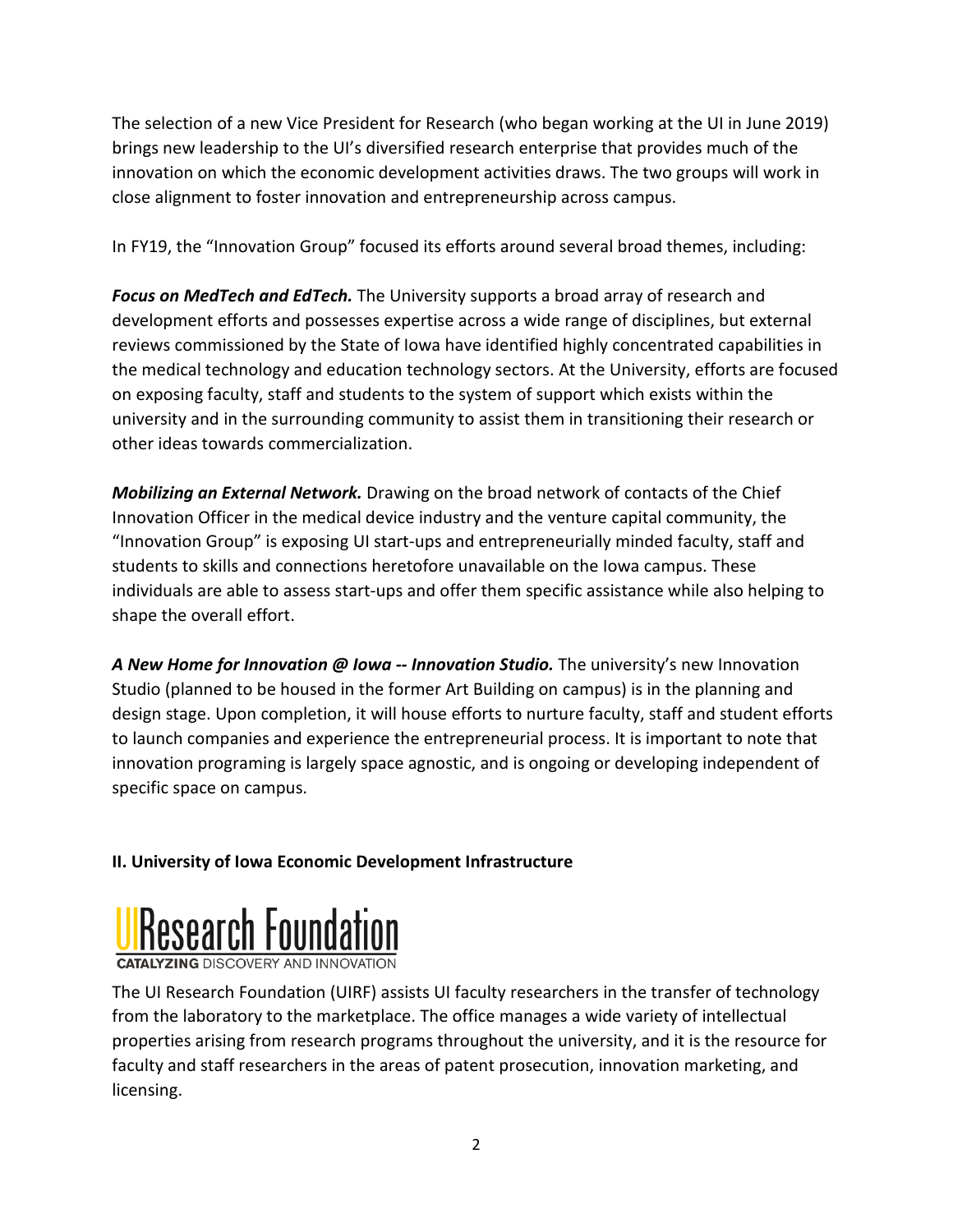UIRF supports new ventures, especially faculty start-ups, through streamlined agreements, resources, patent prosecution support, and funding referrals.

# protostudios

Protostudios is a state-of-the-art, rapid-prototyping facility located in the MERGE co-working space in downtown Iowa City. It works with UI researchers, researchers from other Iowa universities and healthcare institutions and community members to develop fully functional prototypes of product ideas, allowing innovators to test, redesign, and determine manufacturing paths and demonstrate usability to investors. Protostudios primary focus is on biomedical and electronics prototyping with access to 3D printers (plastics, metals, ceramics) milling, laser/wet jet cutter, printed circuit board fabrication, and consulting from on-staff industrial designers and engineers. Anatomical modeling of human organs prior to complex surgeries is developing into a key value add of Protostudios.

The creation of Protostudios was funded through a \$1.5 million Strategic Infrastructure Fund grant from the Iowa Economic Development Authority, and the authority approved a \$200,000 grant to outfit additional space for new equipment that expands the organization's capabilities.



**EXPANDING TECHNOLOGIES AND COMPANIES** 

The UI Research Park leases building sites and space to growing technology companies that require sustained research relationships with the university. The park is home to a world-class business incubator program that has nurtured over 100 UI start-ups and other new ventures since its founding. Incubator tenant companies can draw on both the research and business resources of the university, including access to UI libraries, hazardous waste management services, support for SBIR/STTR grants (Small Business Innovation Research/Small Business Technology Transfer federal grants), educational seminars, networking opportunities, and shipping/package handling.

The BioVentures Center (BVC) in the park contains wet laboratory modules that can be shared for life science companies and office/dry laboratory modules for engineering and technologybased companies.

The park is also home to four of the university's specialized core facilities. These facilities provide technical support services critical to the growth of start-up companies as well as existing industry partners: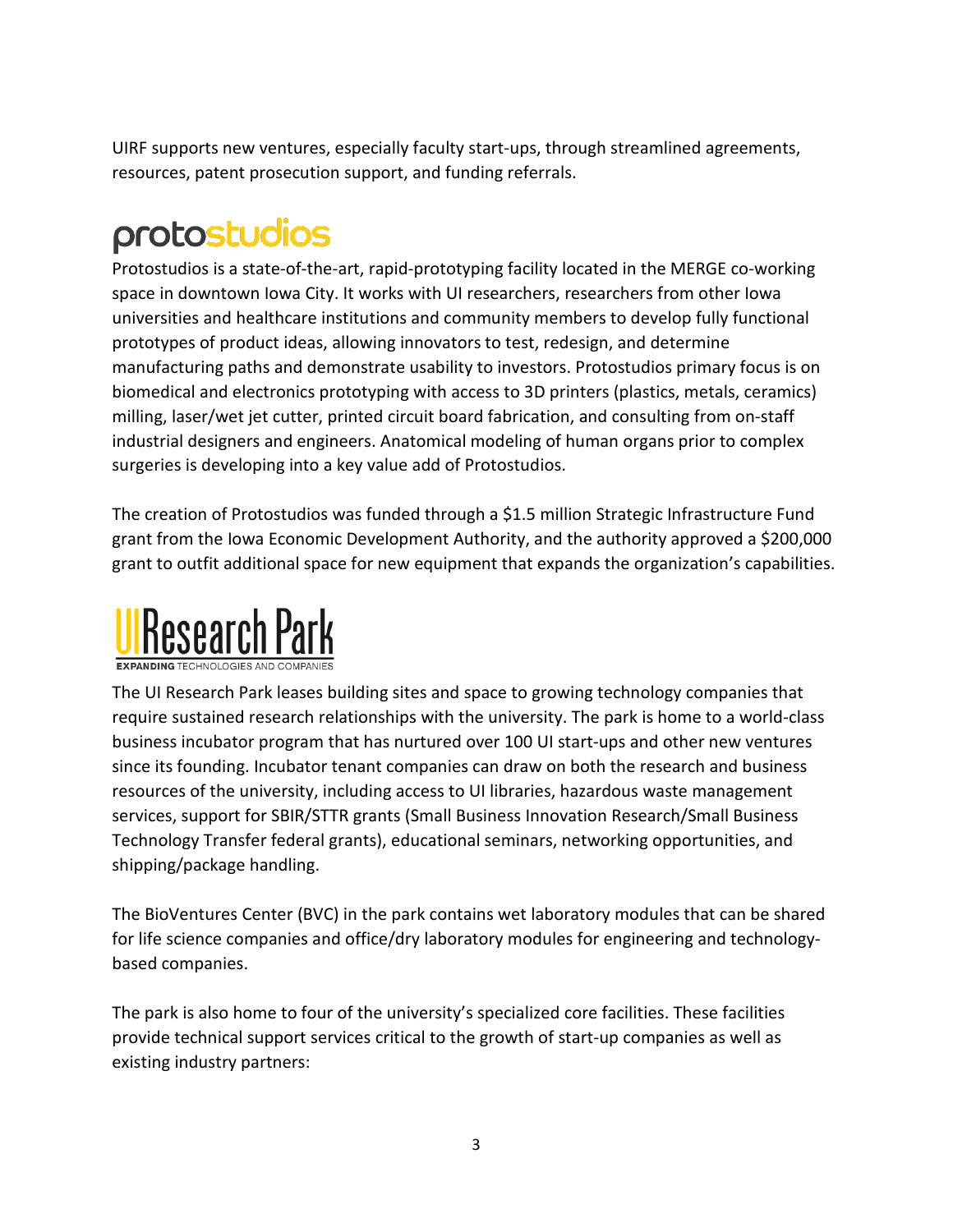- University of Iowa Pharmaceuticals offers contract analytical, development, and GMP manufacturing services to the pharmaceutical and biotechnology industry.
- Center for Biocatalysis and Bioprocessing operates a microbial fermentation facility and specializes in both upstream and downstream bioprocessing with expertise in process scale up for food products, biofuels, biopharmaceuticals, and other biotechnology products.
- National Advanced Driving Simulator conducts research and development on driving safety for the government, military, and industry partners.
- State Hygienic Laboratory is the state's environmental and public health laboratory, serving all ninety-nine Iowa counties as well as out-of-state clients by testing and tracking infectious diseases and illnesses.



The Translational Research Incubator (TRI) serves as the wet-lab counterpart to Protostudio's dry-lab program. The TRI space, located in the Medical Laboratories building on the university's campus is a complement to the UI Research Park as it can house up to four early-stage research-based biomedical or life science companies focused on commercializing technology developed at the University of Iowa.

Much of the support for TRI goes to purchasing equipment that can be shared among the company tenants. This allows companies to focus their limited resources on technology-specific development to maximize their funding. The space is ideal for small start-ups that need to conduct early-stage proof-of-concept experiments, often with SBIR/STTR funding, in order to attract the investment needed to expand operations at the UI Research Park and other locations in the eastern Iowa region.



UI Ventures assists university faculty and staff in creating new companies based upon their research. It facilitates connections between the faculty and outside mentors, services and investors and serves as a liaison between the company and university services. Working closely to support the University of Iowa Research Foundation, UI Ventures actively engages with outside investors and business experts to improve visibility of UI companies, and bring business expertise to campus. In addition, UI Ventures manages the TRI incubator and operates the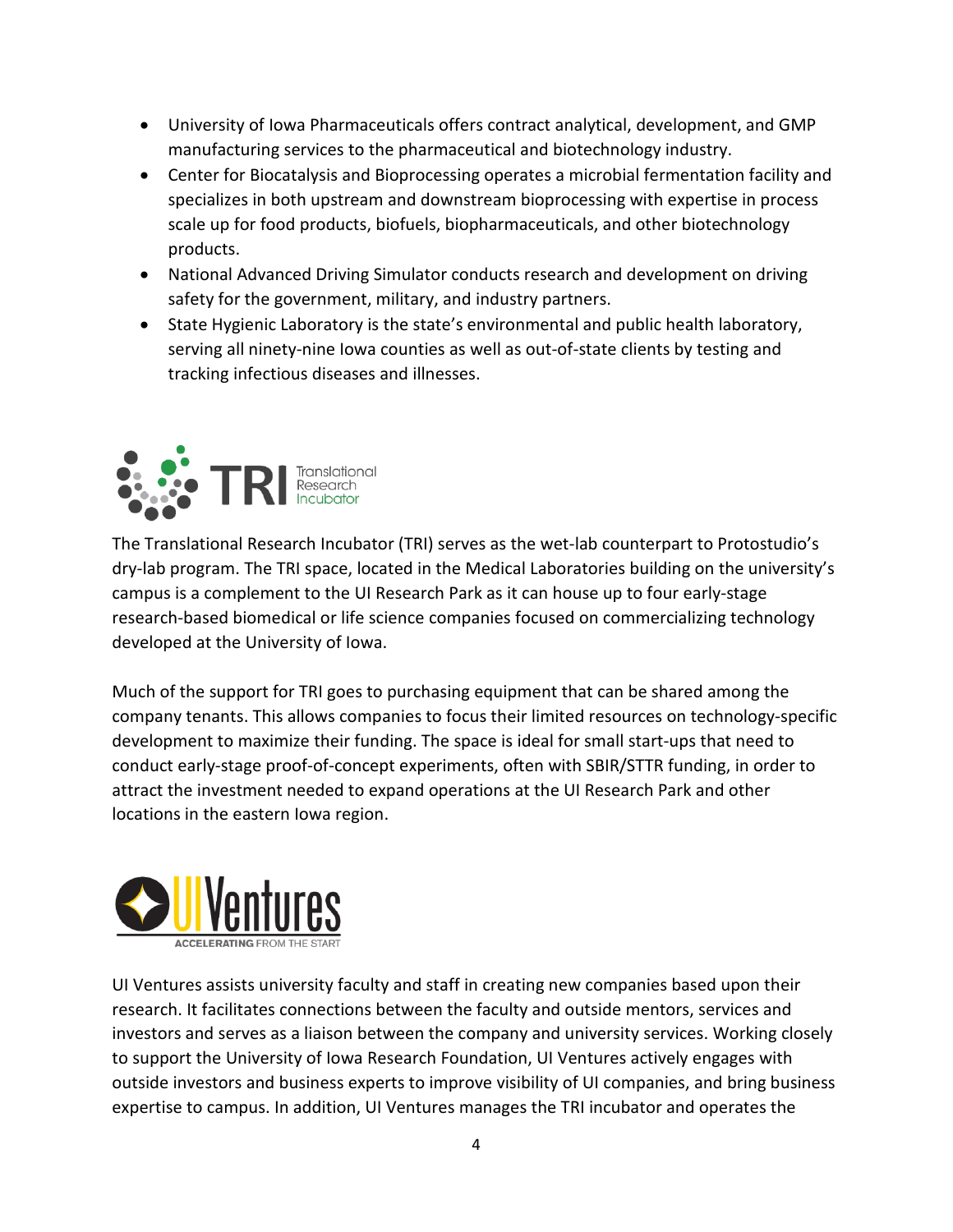MADE program to encourage faculty and staff innovation and entrepreneurship throughout campus.



**for** The University of Iowa

Iowa MADE is a first of its kind program, in the nation, whose mission is to encourage and facilitate the UI community to bring innovative, need-based products to market with the goal of enhancing economic development at the university as an extension of research and scholarship.

MADE is a manufacturing and e-commerce initiative launched in FY18 with 3 objectives: 1) bring simple, low volume technology to market; 2) contribute to a cultural transformation around innovation on campus; and 3) provide students with an opportunity to learn first-hand the tools necessary to bring a product to market. The program crosses technology sectors with the first products to launch being low risk medical devices developed at UIHC across several departments. Products are available for sale through the iowamade.org website and revenue is used to reimburse development costs to encourage continued support of innovation and development. All technologies remain available for licensing to an external company through UIRF.

An undergraduate student operations team maintains the FDA compliant quality system, manufacturing, product management, marketing, and sales. These students have the unique opportunity to gain in depth real-world experience and leadership skills on campus to complement their classroom education.



John Pappajohn Entrepreneurial Center

The John Pappajohn Entrepreneurial Center (Iowa JPEC) offers nationally recognized comprehensive entrepreneurial education programs that are available to all Iowans. At the undergraduate level, Iowa JPEC and the Department of Management and Entrepreneurship offer a BBA in Management with an Entrepreneurial Management Track (on-campus and online) to Tippie College of Business students. Iowa JPEC and the College of Liberal Arts and Sciences offer a BA in Enterprise Leadership (on-campus and online). In addition, Iowa JPEC offers the Technological Entrepreneurship Certificate for engineering students, the Certificate in Entrepreneurial Management for all undergraduate students, the Certificate in Arts Entrepreneurship for arts students, and the Certificate in Media Entrepreneurialism for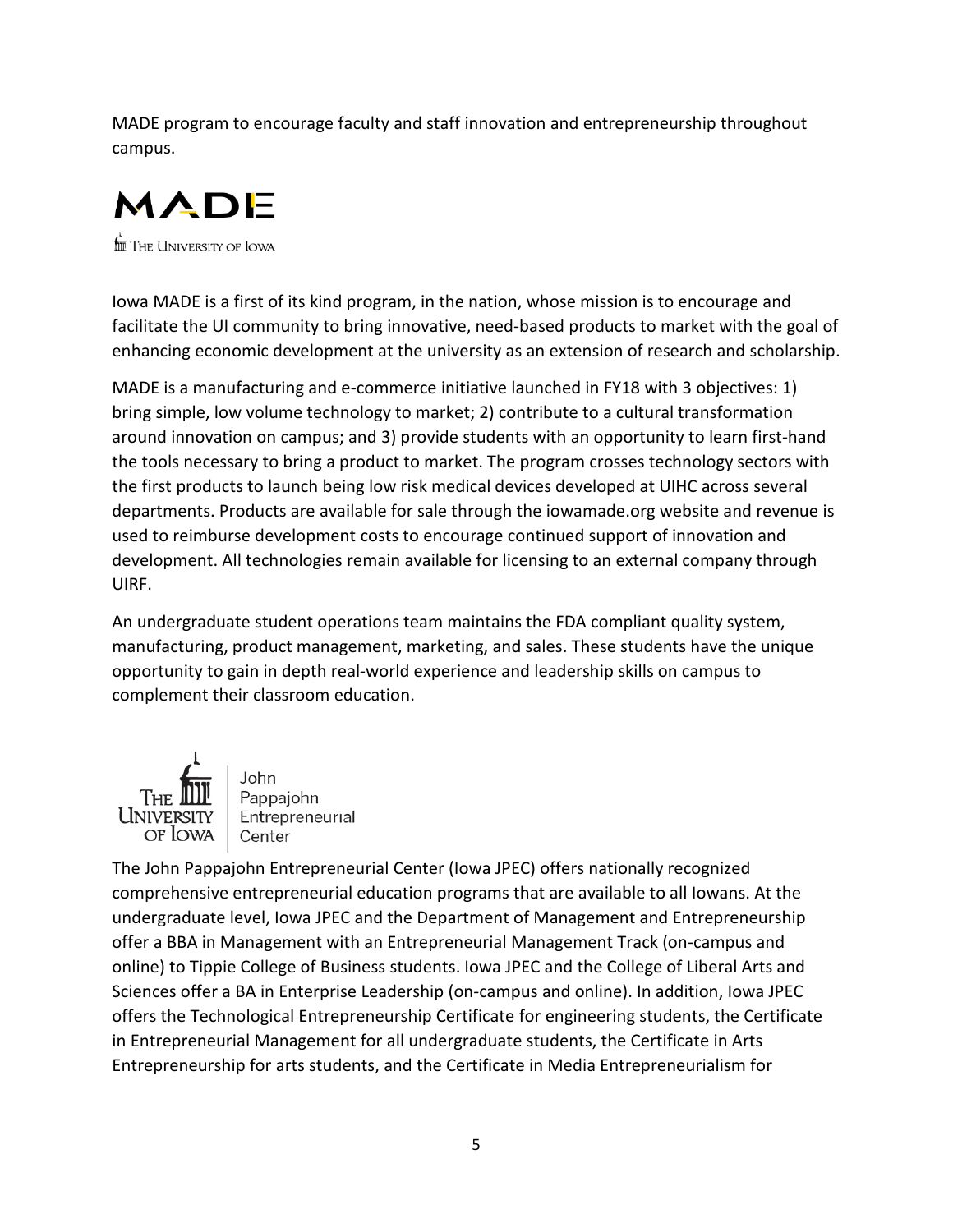journalism and mass communication students. Advanced entrepreneurship courses are also offered to MBA students on campus and at several locations across the state of Iowa.

Iowa JPEC and its university partners also play an important role in the development of Iowabased technology and high-growth start-up companies. Whether providing one-on-one consulting services and group training, working with start-up companies on technology transition, directing UI students on advanced field study projects, or providing training and seminars to business executives, Iowa JPEC seeks to support the next generation of entrepreneurs and business leaders.



In FY19, The University of Iowa Center for Advancement (UICA) expanded its involvement in the university's economic development efforts. The mission of the center is to advance the UI through engagement and philanthropy, and its Corporate and Foundation Relations group promotes economic development through connecting corporate partners with the UI's strengths. In addition to connecting established companies with the university, the Center for Advancement is a key player in tapping UI's extensive alumni base to support entrepreneurship and technology commercialization through monetary resources and, equally important, advice and expertise.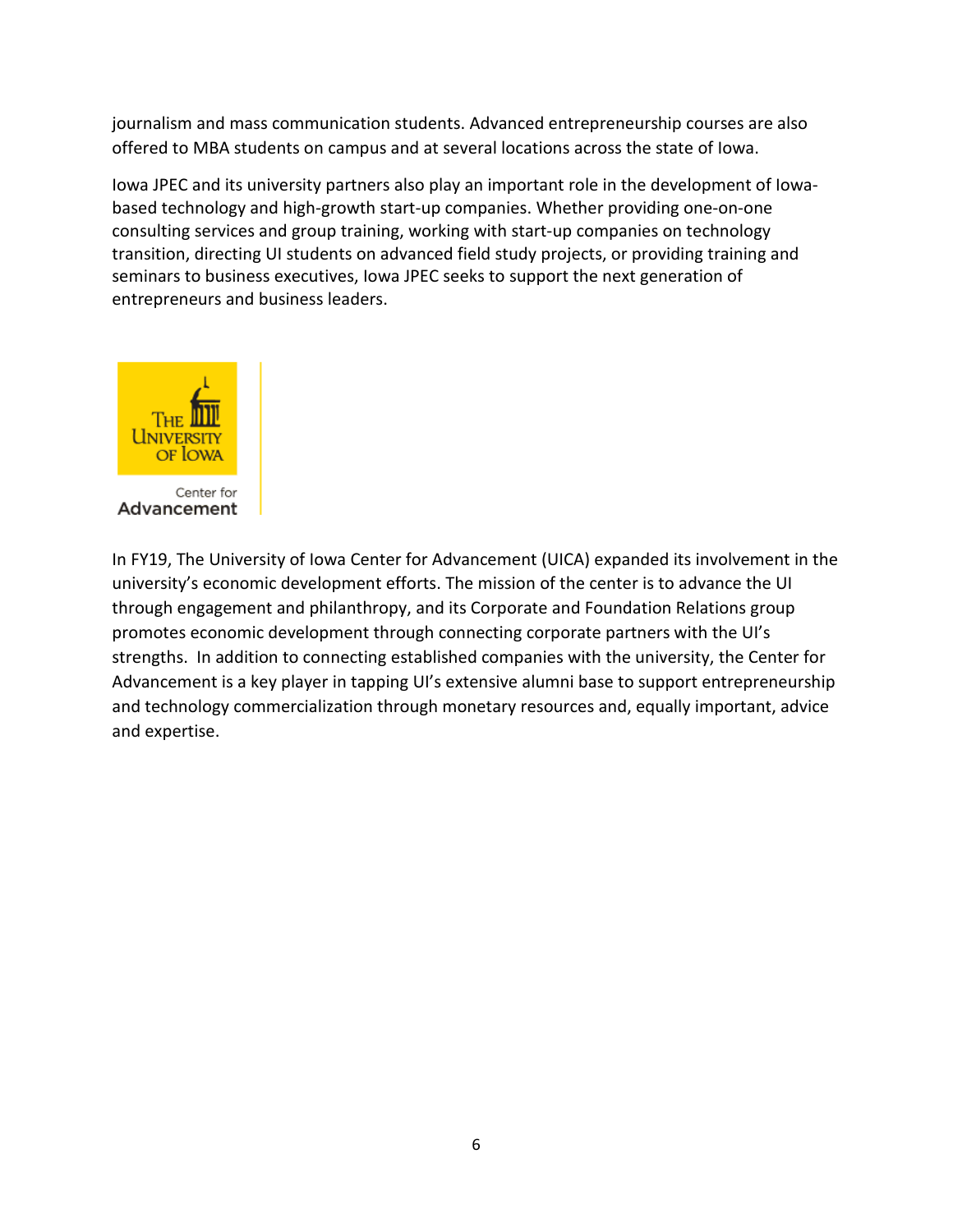#### **University of Iowa prototyping hub aims to win hearts and minds - by 3D printing them (***Cedar Rapids Gazette*, June 1, 2019)

Advancements in medical technology soon could help Iowa surgeons visualize exactly what is wrong with a patient's organ — before they make their first incision.

About 66 people, many with health care backgrounds, passed around synthetic hearts and vertebrae Thursday morning and afternoon at the University of Iowa Hospitals and Clinics, as they listened to presentations on the 3D printing technology that produced them, and its future applicability.

Similar facsimile organs, generated in the university's Protostudios biomedical prototyping hub, have come in handy before several procedures at the university's children's hospital over the past six months.

Charles Romans, the school's prototyping director, said surgeons will reach out to Protostudios for 3D organ models of patients, generated from CT scans, using them to review irregularities and make more informed decisions on how to proceed with operations.

Kicked off in 2016 with a \$1.5 million grant from the Iowa Economic Development Authority, Protostudios is significant in the area in that its 3D printer — a \$400,000 Stratasys J750 PolyJet model — can mix and match different materials, Romans said.

The result, he said, can be models with varying realistic textures — for example, a musculoskeletal printed hand with firm material for the bones and more gelatinous substances for the tissue and veins.

Dr. Ravi Ashwath, a pediatric cardiologist with UIHC, said practice on the realistic printed organs not only can help surgeons complete real procedures in less time, but also reduce the risk of medical complications requiring future operation.

With regard to trainees and patient families, "It's very easy to show them, this is the problem, this is what we want to fix," Ashwath said, talking about a defective heart.

Beyond the body parts, Protostudios also can 3D print prototype tools, such as surgical guides and models, which can be evaluated and refined if necessary before implementation.

"What it allows you to do is translate a concept that you just get down on a piece of paper into a mechanical device that you can test very, very quickly," said Dr. Matthew Howard, head of UIHC's department of neurosurgery.

Though the university is early in its outreach phase regarding the 3D printing technology, Romans said he hopes it ultimately will be implemented in hospital facilities statewide.

The global market for health care 3D printing is expected to expand to \$2.48 billion by 2024, according to research firm Netscribes.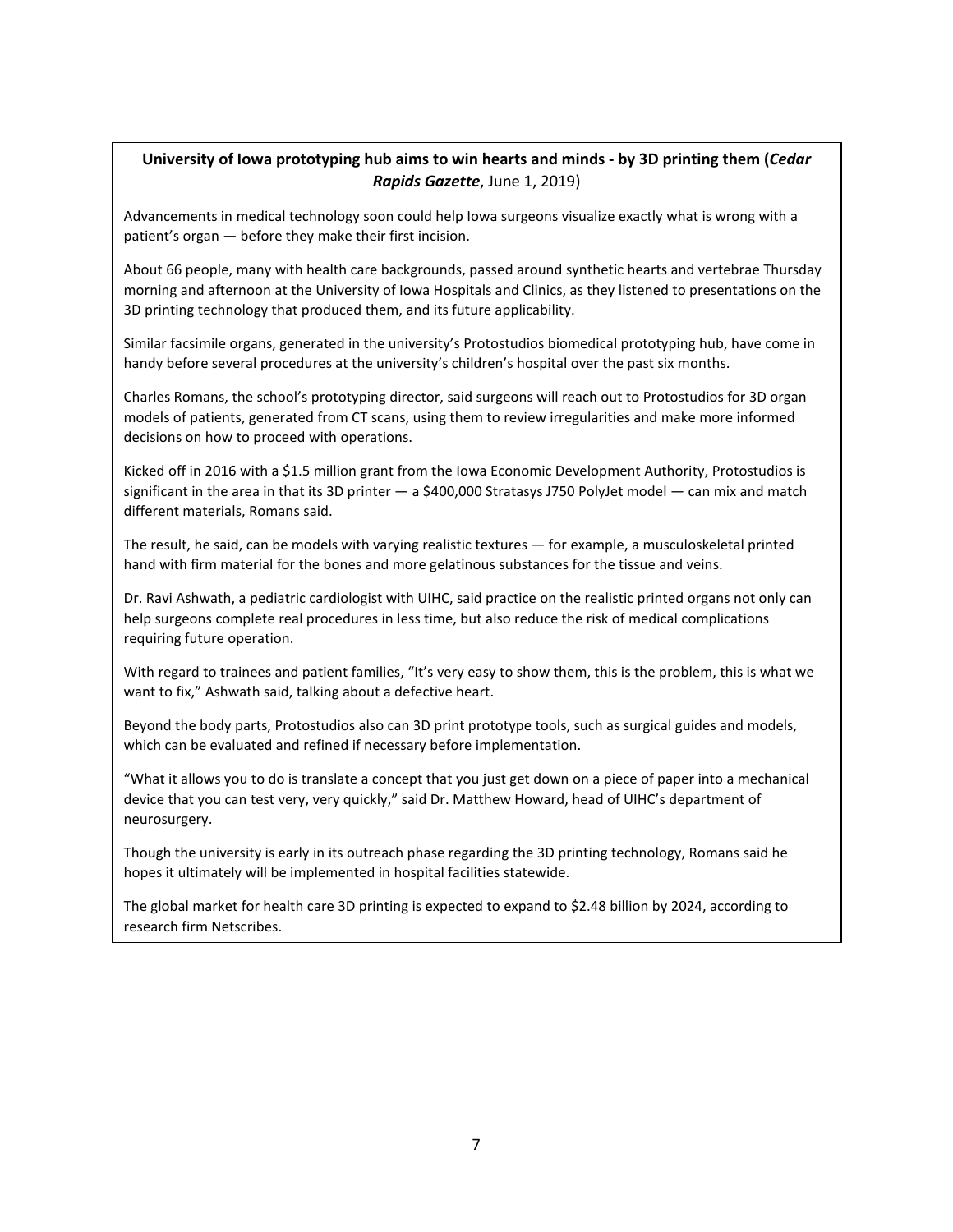#### **III. UI's Economic Development Activities in FY19**

#### **Impact on economic growth in Iowa**

- The UI Research Park is home to 36 companies, employing over 2400 total employees, 800 of those located on the park. Total payroll associated with Park companies is more than \$2.9 million.
- In fall 2018, the University revealed plans to close the Technology Innovation Center (TIC) which had served as an incubator on the Iowa campus since 1984. The companies residing there either re-located to private facilities or available space at the main Research Park.
- UI Ventures currently supports 47 companies including 3 that formed in FY19
	- $\circ$  In FY19, faculty/staff companies obtained over \$51 million in external funding, including \$49 million in equity financing and almost \$3 million in SBIR/STTR grants
- MADE continues to sell two products in FY19 and has an additional 3 under development
	- o The program employed five undergraduate students, two of whom graduated and were immediately hired by regional medical device companies.
- Protostudios served 42 projects, supported 220 3D print jobs with more than 600 3D parts printed. An additional 28 machine shop jobs were performed, with processes including laser cutting, waterjet cutting, micro arc welding, CNC machining, CNC lathe turning, injection molding, PCB machining, solder paste dispensing, reflow oven operation, hand soldering, electrical testing, furnace baking.
- Iowa JPEC

| $\circ$                                   | Start-up Companies Served (New Business Starts)  | 255       |  |  |  |
|-------------------------------------------|--------------------------------------------------|-----------|--|--|--|
|                                           |                                                  |           |  |  |  |
| $\circ$                                   | Program, Seminar & Workshop Participants         | 9,514     |  |  |  |
| $\bigcap$                                 | <b>Estimated Job Creation</b>                    | 418       |  |  |  |
| $\bigcap$                                 | <b>Hours dedicated to Clients</b>                | 17,409    |  |  |  |
| $\circ$                                   | Total Clients (Individuals receiving assistance) | 811       |  |  |  |
| $\circ$                                   | Total Youth Impacted (K-12)                      | 29,939    |  |  |  |
| $\circ$                                   | Seed Money Awarded                               | \$262,300 |  |  |  |
| $\circ$                                   | <b>Total Participants Across All Programs)</b>   | $+16,164$ |  |  |  |
| (Including Academic, Outreach, and Youth) |                                                  |           |  |  |  |

• UI Center for Advancement assists with aligning recruiting efforts and providing access to UI faculty and staff. It promotes corporate partner and foundation student scholarship and programming opportunities. UICA facilitates UI's partnership with ICR Iowa to promote "Boomerangs" to return to the state to fill job openings.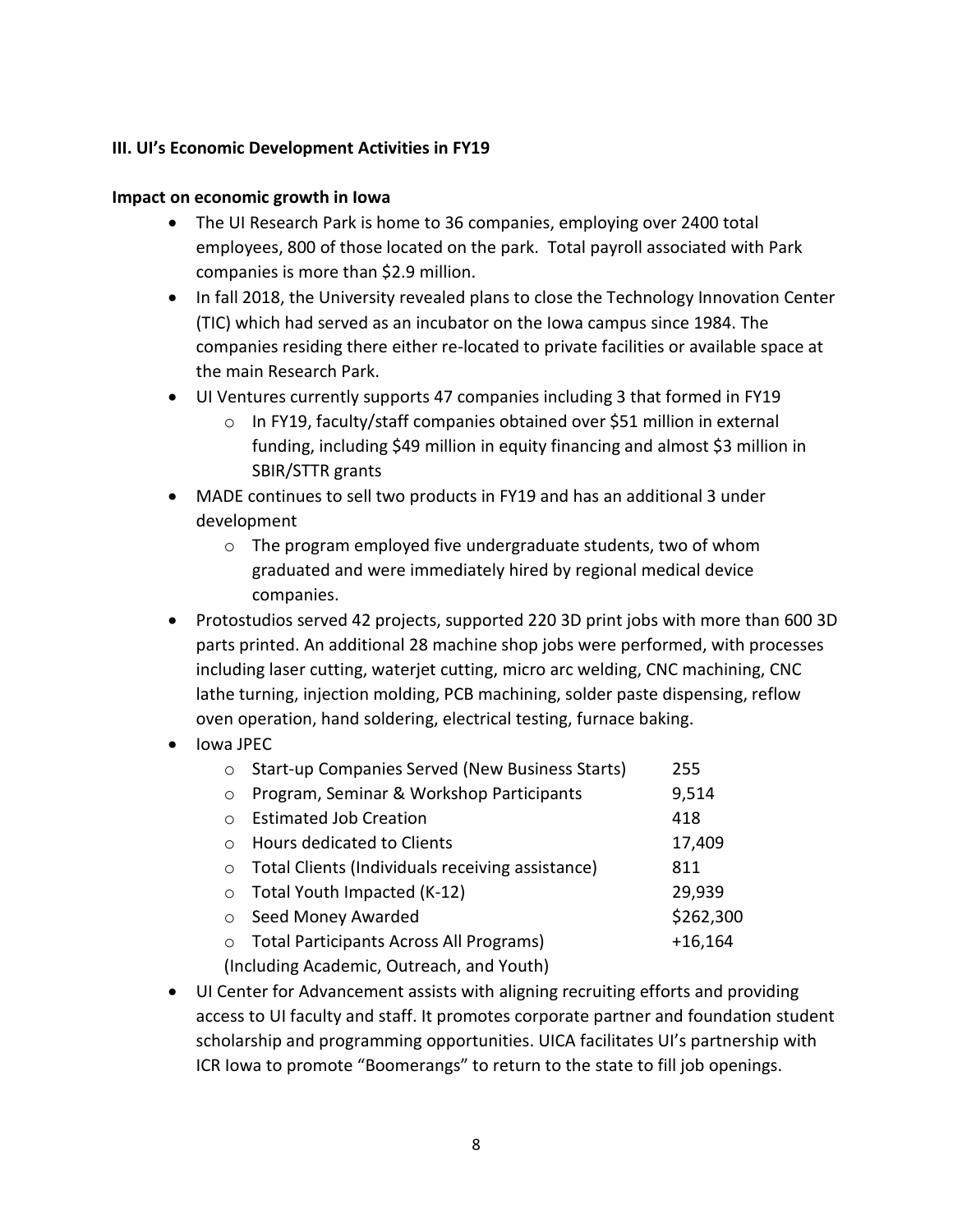#### **Promotion of economic growth in Iowa**

- TRI companies have received over \$800,000 in grants in FY19. The grants are used to advance each company's technology and to hire appropriate staff in the TRI space.
- On a regular basis, UI Ventures brings leading business executives to campus from across the US, arranging presentations and one-on-one meetings with faculty startups to facilitate conversation and resources for the startups.
- UI Research Park's BioVentures Center hosts monthly lunch and learns in collaboration with SBDC and JPEC throughout the year for start-up companies. The multi-purpose room and other conference rooms in the BVC are used by several collaborating groups, including the Iowa Innovation Corporation and the Iowa Economic Development Authority (IEDA.
- In FY18, UIRF was leading the revision of the UI Intellectual Property Policy to enable departments and colleges to invest directly in the commercialization of inventions. The IP Policy change was approved effective May 6, 2019. UIRF is currently working with one department in the College of Medicine on a pilot to cost-share for patenting costs to obtain broader protection for inventions coming from that department.
- UICA assists with providing platforms to discuss and share examples as to how the University of Iowa can be a resource for industry through industry breakfasts and panel discussions. The center is putting together a panel that will present in partnership with Iowa Association of Business and Industry in Des Moines this year, as well as partnering with organizations in Cedar Rapids and the Quad Cities.
- Iowa JPEC:
	- o Academic Program Iowa JPEC delivers campus-wide and online undergraduate education and technology innovation coursework in the MBA program. Majors (BA or BBA) and certificate programs exist for all undergraduate students at UI including specialized programs for students in engineering, performing arts, and journalism. During FY2019, 5,275 students enrolled in 220 classes, 260 students received a degree and 215 students earned and entrepreneurship certificate.
	- o Founders Club / Bedell Lab Student Incubator The student incubator housed at the 10,000 sq. ft. Bedell Entrepreneurship Learning Laboratory has 17 private offices for the most advanced start-ups, numerous co-working spaces for the others, and several conference rooms. This campus-wide program is open to students from every college and major. The students receive intense mentoring and support as they launch or expand their businesses. The program, one of the first of its kind in the nation, has impacted 1252 students since opening in 2004. During FY2019, the Founders Club supported 107 student start-ups made up of 165 students.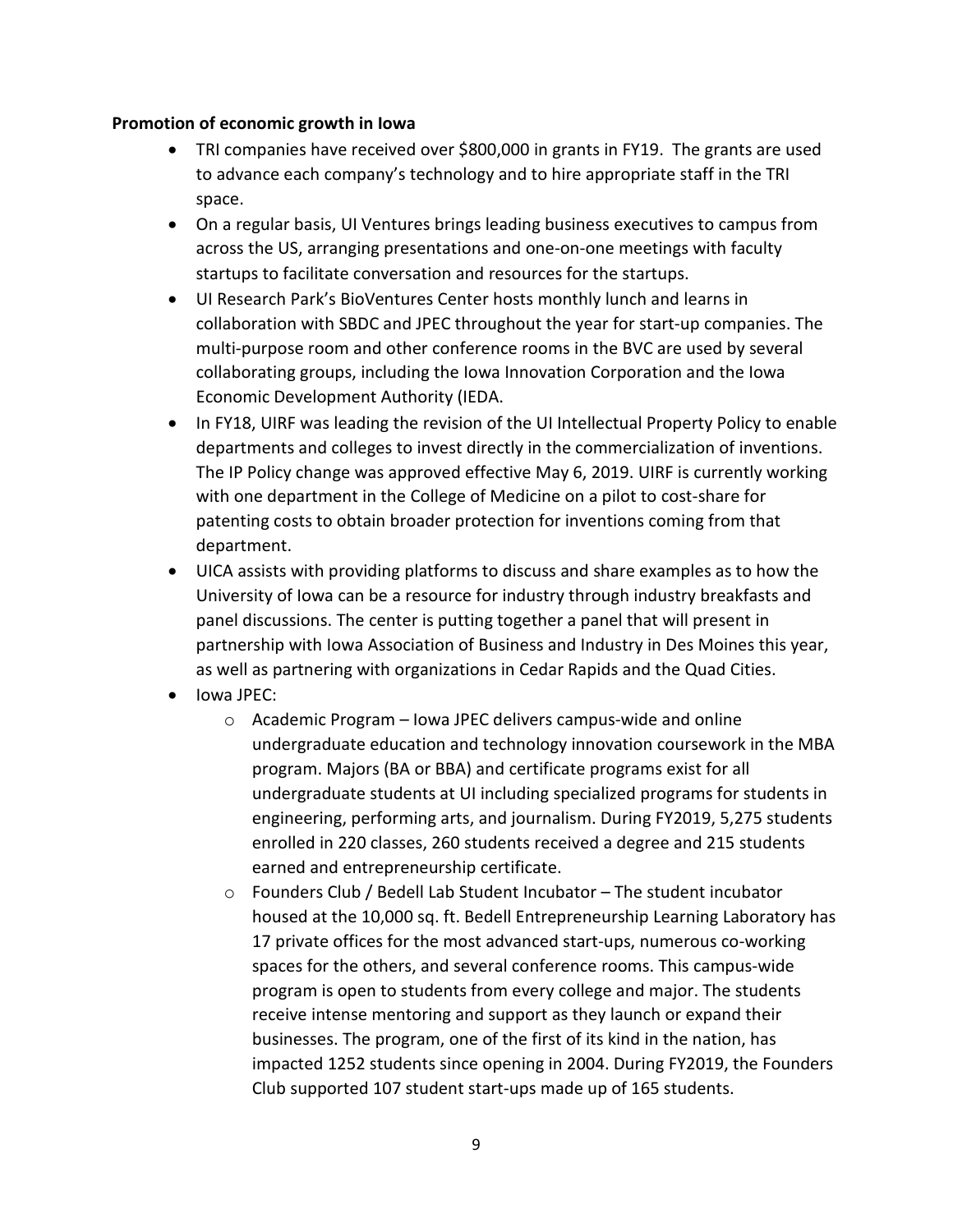An example student start-up is OmniLIfe Inc.:

- $\circ$  OmniLife Inc. has created TXP Chat, a software product that helps reduce communication issues that lead to donor-organ loss. They are testing with three organ procurement groups including UIHC and the Iowa Donor Network. They have secured over \$1.2 million in private investment and were recently recognized on Forbes 30 under 30 Healthcare list.
- o Hawkeye Startup Accelerator Throughout the twelve-week program, accelerator teams meet daily to launch their start-up by using Lean LaunchPad methodologies. Through brunch-and-learns, work sessions with experienced mentors, weekly pitches, and lectures, the Hawkeye Startup Accelerator aims to drive the start-up process for students, while increasing their start-ups' chance for success. In FY2019, 18 teams and 66 students participated.
- o Iowa Medical Innovation Group (IMIG) IMIG is a two-semester interdisciplinary program that introduces students to all phases of medical device/technology development. Students from the colleges of Business, Engineering, Law, and Medicine collaborate in a real-world environment to identify a medical need, create a solution, and move it through the development and commercialization process.
- o Business plan and pitch competitions Iowa JPEC hosts and sponsors a variety of elevator, business model and business plan competitions for UI students. During FY2019, a total of \$262,300 was awarded to start-ups.
- $\circ$  IdeaStorm Competitions are entry level pitch competitions that require no prior experience. Students simply share their idea with the crowd in two minutes or less. This introduces new students to entrepreneurship each year.
- o Iowa Startup Games This program is a "start-up weekend" for college students that brings together students from all areas of study to build a business in a weekend.
- Jacobson Institute for Youth Entrepreneurship The Jacobson Institute is a comprehensive program that enriches K-12 students' lives through classroom and practical educational experiences. Programming and impact includes:
	- o BizInnovator Program Curriculum and teacher training focused on entrepreneurship and business. There are currently 186 teachers using this curriculum nationwide, including educators in every state, impacting 7,440 students. The students can also participate in Innovator Competitions.
	- o STEM Innovator Program This professional development program for teachers infuses innovation and entrepreneurship into K-12 classrooms. During FY2019, 200 educators from 74 schools received curriculum, training, and support, impacting 21,822 students.
	- o Summer Camps Located in Iowa City, Marion, Cedar Rapids, the week-long camps are designed for students in the 5<sup>th</sup>-9<sup>th</sup> grades.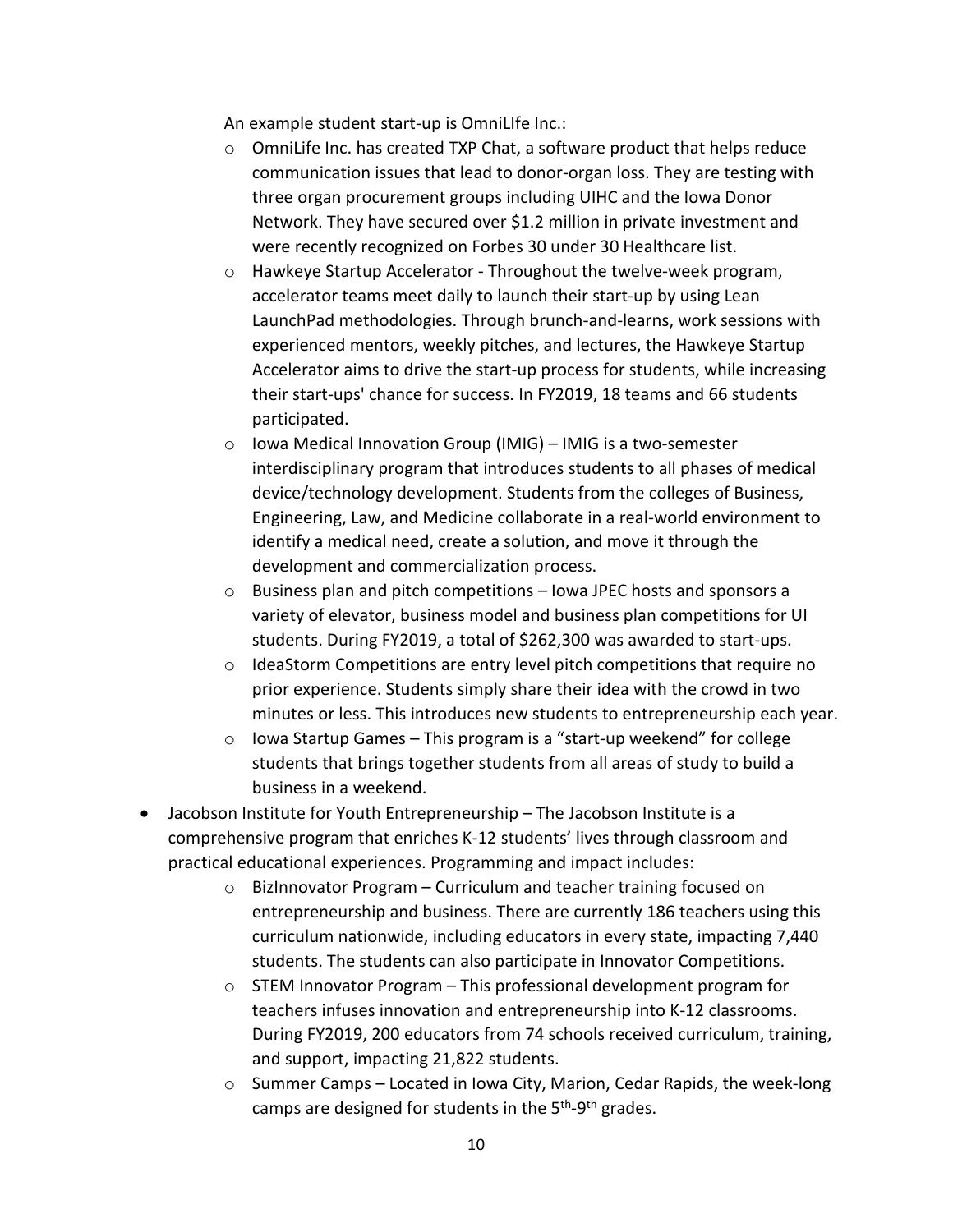- Seminars, Workshops, and Lecture Series Iowa JPEC hosted more than 8 different opportunities last year for students, faculty, and people from the community. In FY2019, over 16,000 attendees came to learn from experienced entrepreneurs on a variety of topics.
- Alumni-Student Mentoring Program This was established to connect entrepreneurship students with esteemed alumni in order to enhance students' professional and personal development for future success. In FY2019, 135 students were paired alumni mentors.
- Okoboji Entrepreneurial Institute Iowa JPEC established the annual, week-long Okoboji Entrepreneurial Institute (OEI) in a partnership among state of Iowa universities and colleges, as well as Iowa Lakes Corridor Development in 2006. Today, this summer program continues to provide students with an immersion into entrepreneurship and business strategy and develop an outstanding network of peers and business professionals.
- Student Organizations Several campus-wide clubs and organizations focused on entrepreneurship are sponsored by Iowa JPEC.

|                     | <b>FY13</b> | <b>FY14</b> | <b>FY15</b> | <b>FY16</b> | <b>FY17</b> | <b>FY18</b> | <b>FY 19</b> |
|---------------------|-------------|-------------|-------------|-------------|-------------|-------------|--------------|
| <b>Disclosures</b>  | 98          | 139         | 147         | 151         | 93          | 143         | 83           |
| Licenses + options  | 29          | 32          | 40          | 40          | 58          | 51          | 48           |
| Patent applications | 142         | 184         | 190         | 297         | 148         | 153         | 160          |
| Provisionals        | 57          | 47          | 65          | 88          | 49          | 35          | 42           |
| <b>PCTs</b>         | 29          | 21          | 22          | 29          | 29          | 17          | 16           |
| Regular US          | 85          | 90          | 110         | 142         | 83          | 44          | 53           |
| Foreign             | 28          | 73          | 58          | 126         | 36          | 57          | 49           |
| Issued patents      | 74          | 80          | 50          | 67          | 42          | 74          | 54           |
| US.                 | 24          | 25          | 24          | 25          | 24          | 27          | 22           |
| Foreign             | 50          | 55          | 26          | 42          | 18          | 47          | 32           |

# **Summary of FY19 economic development activities**

• UIRF:

- Wellmark Venture Capital Fund
	- o Five companies funded at \$100,000 each
- Business Consulting Program
	- o Iowa clients served 77
	- $\circ$  Industries include: profit, non-profit, NGO, start-up/entrepreneurial, retail, engineering, financial, veterans' services, software/IT, manufacturing, restaurant, research, event coordinating
	- o Iowa counties represented 16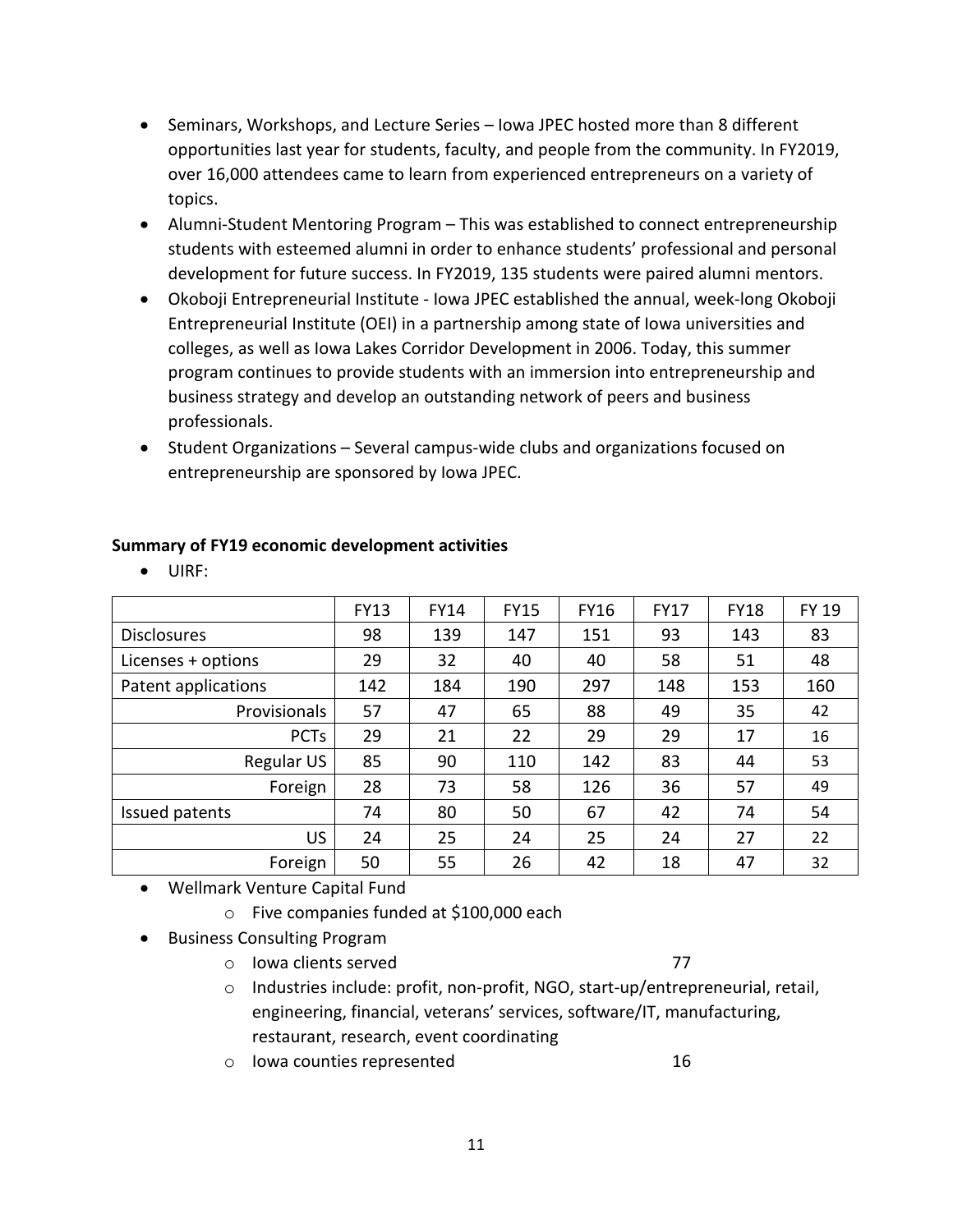|                                                                                 | $\circ$ | Linn, Johnson, Washington, Carroll, Woodbury, Polk, Des Moines, Warren,      |     |                |  |
|---------------------------------------------------------------------------------|---------|------------------------------------------------------------------------------|-----|----------------|--|
|                                                                                 |         | Allamakee, Appanoose, Plymouth, Dallas, Clinton, Dubuque, Scott, Muscatine   |     |                |  |
|                                                                                 | $\circ$ | Hours dedicated to one-on-one consulting                                     |     | 13,644         |  |
|                                                                                 |         | Institute for International Business                                         |     |                |  |
|                                                                                 | $\circ$ | Iowa clients served                                                          |     | 3              |  |
|                                                                                 | O       | lowa counties represented                                                    |     | $\overline{2}$ |  |
|                                                                                 | $\circ$ | Industries include: Healthcare technology, non-profit (sustainability), food |     |                |  |
|                                                                                 |         | processing, architect/engineering, real estate, agriculture                  |     |                |  |
|                                                                                 |         | Iowa Innovation Associates (IIA) Internship Program                          |     |                |  |
|                                                                                 | $\circ$ | Student internships                                                          |     | 16             |  |
|                                                                                 | $\circ$ | lowa businesses served                                                       |     | 13             |  |
|                                                                                 | $\circ$ | lowa counties represented                                                    |     | 5              |  |
|                                                                                 |         | Johnson, Polk, Dallas, Lynn, Jefferson                                       |     |                |  |
| Industries include: Agriculture, Environmental, Automotive, Finance,<br>$\circ$ |         |                                                                              |     |                |  |
|                                                                                 |         | Medical, Data Analytics, software/IT, retail, marketing                      |     |                |  |
|                                                                                 |         | Iowa Medical Innovation Group (IMIG)                                         |     |                |  |
|                                                                                 | $\circ$ | Number of participants (individuals)                                         |     | 30             |  |
|                                                                                 | $\circ$ | New venture projects                                                         |     | 5              |  |
|                                                                                 | $\circ$ | UI faculty and administrative mentors                                        |     | 5              |  |
| Venture School - entrepreneurial training                                       |         |                                                                              |     |                |  |
|                                                                                 | $\circ$ | Number of teams                                                              |     | 52             |  |
|                                                                                 | $\circ$ | Number of participants (individuals)                                         |     | 69             |  |
|                                                                                 |         | UI Innovator Workshops (National Science Foundation NSF I-Corps Program)     |     |                |  |
|                                                                                 | $\circ$ | Number of businesses                                                         |     | 6              |  |
|                                                                                 | $\circ$ | Number of participants (faculty & staff)                                     |     | 27             |  |
|                                                                                 |         | Hawkeye Startup Accelerator                                                  |     |                |  |
|                                                                                 | $\circ$ | Number of teams                                                              |     | 18             |  |
|                                                                                 | $\circ$ | Number of participants                                                       |     | 44             |  |
|                                                                                 |         | <b>Small Business Development Center</b>                                     |     |                |  |
|                                                                                 | $\circ$ | Start-ups companies served (new business starts)                             |     | 14             |  |
|                                                                                 | $\circ$ | Total clients counseled (individuals assisted)                               |     | 320            |  |
|                                                                                 | $\circ$ | Estimated job creation                                                       |     | 87             |  |
|                                                                                 | $\circ$ | Hours dedicated to clients                                                   |     | 845            |  |
|                                                                                 | $\circ$ | Total capital - loans + equity                                               |     | \$7,100,320    |  |
|                                                                                 | $\circ$ | Workshops                                                                    |     | 5              |  |
|                                                                                 |         | Founders Club Fair attendees                                                 | 250 |                |  |

# **Support of Economic Development Outreach in Iowa**

• UICA has presented its Impact Report to nine corporate partners to demonstrate specific examples of campus wide engagement with those partners. Examples of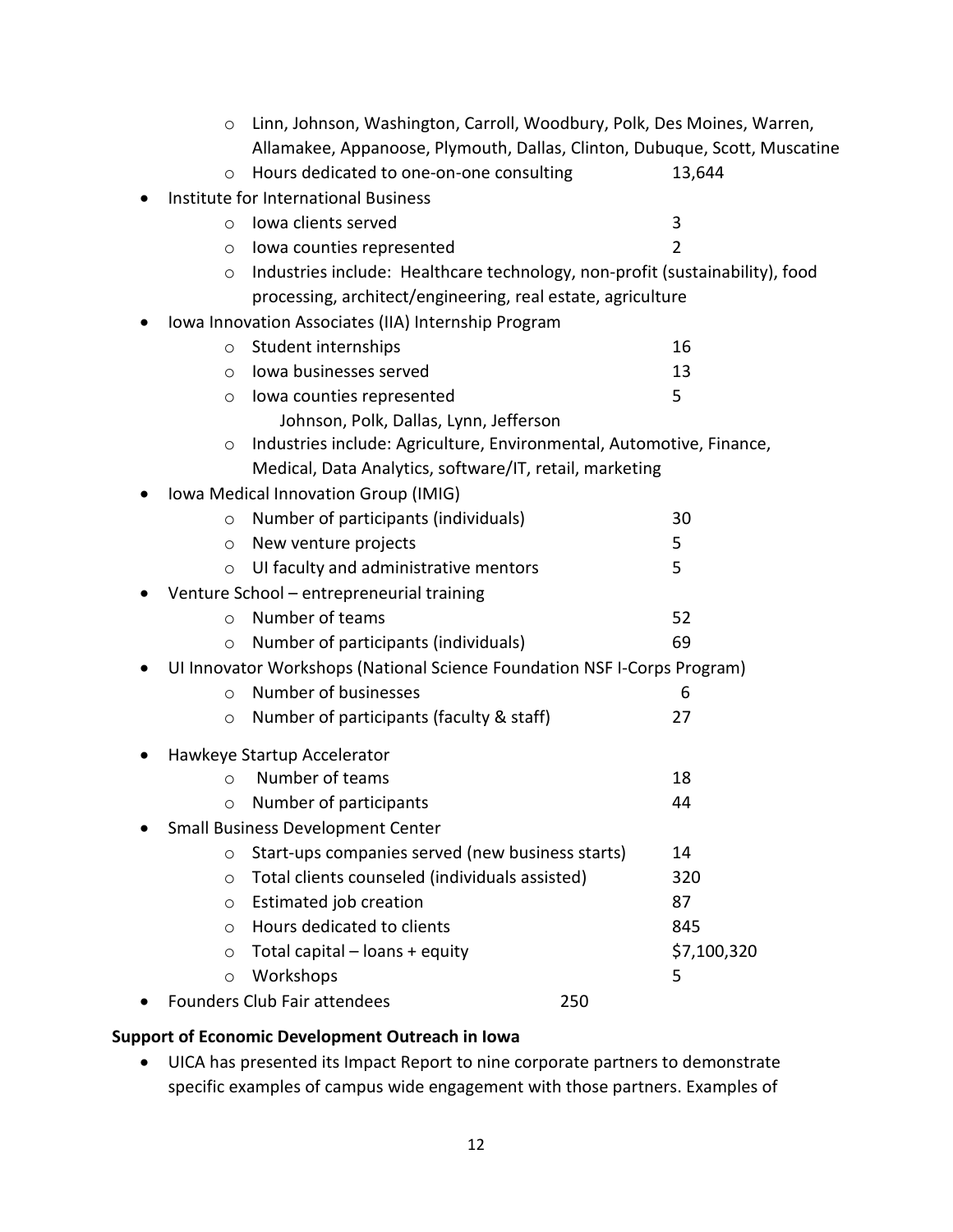engagement include recruitment, experiential learning, board and speaking activity, as well as philanthropic support. The compilation of this information in one report enables UI's corporate partners to evaluate and extend their engagement with the university.

- Venture School Entrepreneurial Training Program Iowa JPEC offers an immersive "Lean LaunchPad", business model canvas, eight-week boot camp training program named Venture School to accelerate start-ups. Venture School is offered in multiple locations across Iowa. The program emphasizes real-world entrepreneurship through experiential learning, a flipped classroom, and immediate feedback. During FY2019, workshops were offered in Davenport, Iowa City, Cedar Rapids, Des Moines, Sioux City, and online. There were 52 teams made up of 69 entrepreneurs.
- UI Small Business Development Center The UI hosts an SBDC that serves a five county area (Cedar, Johnson, Iowa, Poweshiek, and Washington counties). During FY2019, the UI SBDC served 320 start-ups. This contributed to the creation of 87 jobs and \$7,100,320 in equity being raised.
- Institute for International Business (IIB) The IIB is dedicated to advancing knowledge and international skills in business and educational communities through research, education, and consulting. During FY2019, 29 International consulting projects were completed by University of Iowa students and faculty. The Institute also hosted 25 Mandela Washington Fellows through the State Department's Young African Leaders Program.
- Business Consulting Program Iowa JPEC offers business consulting services to entrepreneurial and start-up companies around the state. During FY2019, 100 projects were completed for 77 clients in 16 counties (Linn, Johnson, Washington, Carroll, Woodbury, Polk, Des Moines, Warren, Allamakee, Appanoose, Plymouth, Dallas, Clinton, Dubuque, Scott, and Muscatine).
- Iowa Innovation Associates Internship Program Iowa JPEC provides funding support enabling Iowa start-ups to hire UI student interns as they work to grow their businesses. In FY2019, 16 students were placed in 13 start-ups in Johnson, Mahaska, and Polk Counties Johnson, Polk, Dallas, Linn, Jefferson.
- Pappajohn Entrepreneurial Ventures Competition In partnership with the Pappajohn entrepreneurship centers at ISU, UNI, Drake, and NIACC, Iowa JPEC sponsors this annual competition to support start-ups around the state. Each year, over \$50,000 is awarded in total to three companies.
- Wellmark Venture Capital Fund Iowa JPEC is the regional administrator of the \$5 million Wellmark Venture Capital Fund that supports the creation and growth of new businesses throughout the state. Iowa JPEC screens applications, performs due diligence, evaluates business concepts, and assists applicants with their business plans. Iowa JPEC partners with area angel investors, equity fund managers, lenders, the Iowa Economic Development Authority and the Small Business Administration to help